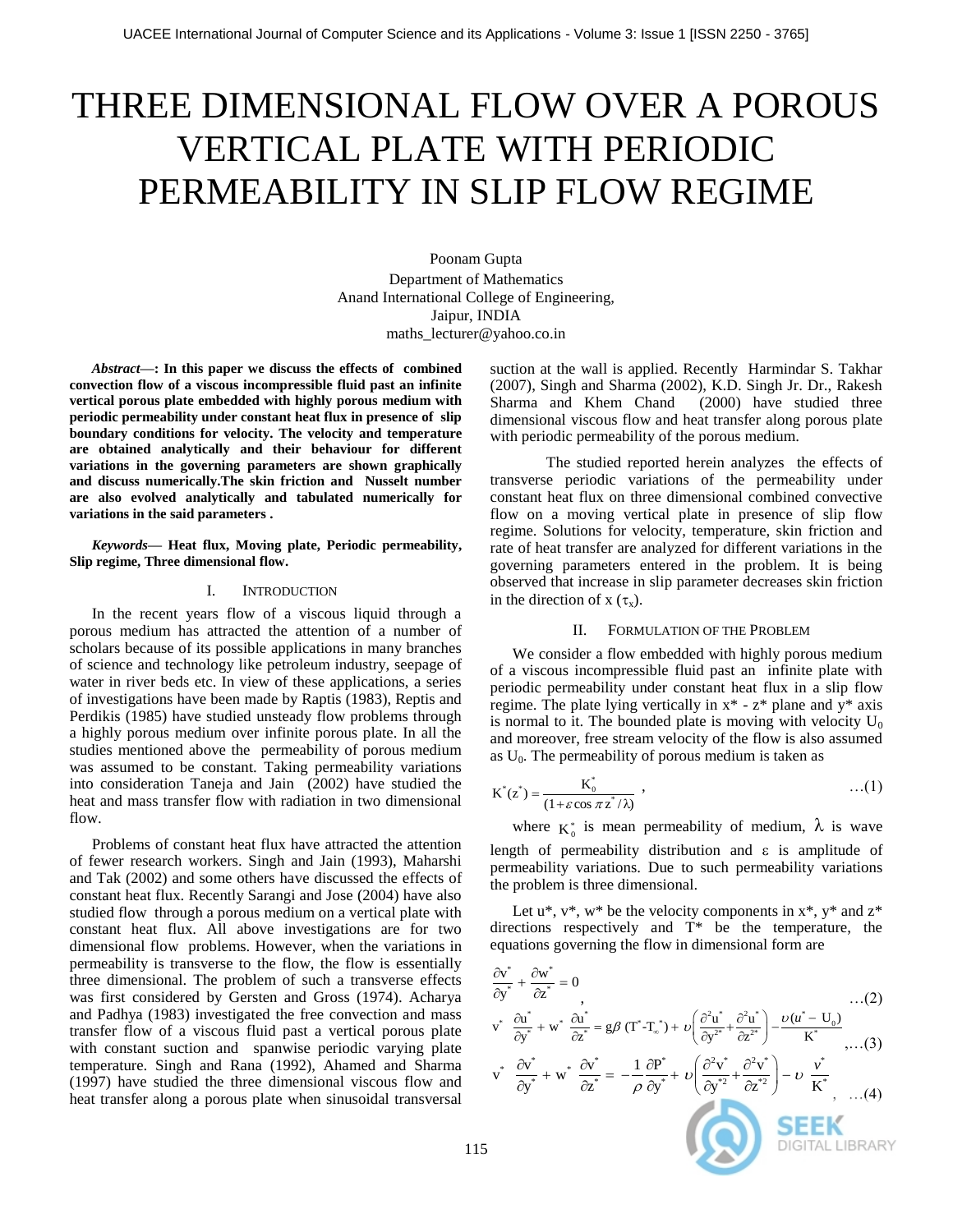$$
v^* \frac{\partial w^*}{\partial y^*} + w^* \frac{\partial w^*}{\partial z^*} = -\frac{1}{\rho} \frac{\partial P^*}{\partial z^*} + \upsilon \left( \frac{\partial^2 w^*}{\partial y^{*2}} + \frac{\partial^2 w^*}{\partial z^{*2}} \right) - \upsilon \frac{w^*}{K^*}
$$
\n(5)

(5)  
\n
$$
v^* \frac{\partial \theta^*}{\partial y^*} + w^* \frac{\partial \theta^*}{\partial z^*} = \frac{\kappa}{\rho C_p} \left( \frac{\partial^2 T^*}{\partial y^{*2}} + \frac{\partial^2 T^*}{\partial z^{*2}} \right)
$$
\n
$$
\therefore
$$
\n(6)

with the boundary conditions as:  
\n
$$
y^* = 0
$$
;  $u^* = U_0 + L_1 \frac{\partial u^*}{\partial y^*}$ ,  $v^* = -V_0$ ,  $w^* = 0$ ,  $\frac{\partial T^*}{\partial y^*} = -\frac{q}{k}$   
\n $y^* \rightarrow \infty$ ;  $u^* \rightarrow U_0$ ,  $w^* \rightarrow 0$ ,  $P^* \rightarrow P_{\infty}^*$ ,  $T^* \rightarrow T_{\infty}^*$  (7)  
\nIntroducing the non-dimensional quantities as

Introducing the non dimensional quantities as

$$
y = \frac{y^*}{\lambda}, z = \frac{z^*}{\lambda}, u = \frac{u^*}{U_0}, v = \frac{v^*}{U_0}, w = \frac{w^*}{U_0},
$$
  

$$
P = \frac{P^*}{\rho U_0^2}, T = \frac{(T^* - T_\infty)U_0 k}{qv}, \alpha = \frac{V_0}{U_0}, h_1 = \frac{L_1}{\lambda},
$$

using these non dimensional quantities in equations (2) to (6), equations reduce to

$$
\frac{\partial v}{\partial y} + \frac{\partial w}{\partial z} = 0
$$
 ... (8)

$$
\frac{\partial v}{\partial y} + \frac{\partial w}{\partial z} = 0
$$
\n...(8)  
\n
$$
v \frac{\partial u}{\partial y} + w \frac{\partial u}{\partial z} = GT \text{Re} + \frac{1}{\text{Re}} \left( \frac{\partial^2 u}{\partial y^2} + \frac{\partial^2 u}{\partial z^2} \right) - \frac{(1 + \epsilon \cos \pi z)(u - 1)}{\text{Re } K_0}, \dots (9)
$$

$$
v\frac{\partial v}{\partial y} + w\frac{\partial v}{\partial z} = -\frac{\partial P}{\partial y} + \frac{1}{Re} \left( \frac{\partial^2 v}{\partial y^2} + \frac{\partial^2 v}{\partial z^2} \right) - \frac{(1 + \epsilon \cos \pi z)v}{Re K_0} , \quad ...(10)
$$

$$
v \frac{\partial w}{\partial y} + w \frac{\partial w}{\partial z} = -\frac{\partial P}{\partial z} + \frac{1}{Re} \left( \frac{\partial^2 w}{\partial y^2} + \frac{\partial^2 w}{\partial z^2} \right) - \frac{(1 + \epsilon \cos \pi z)w}{Re K_0}, \dots (11)
$$
  

$$
v \frac{\partial T}{\partial y} + w \frac{\partial T}{\partial z} = \frac{1}{Re Pr} \left( \frac{\partial^2 T}{\partial y^2} + \frac{\partial^2 T}{\partial z^2} \right), \dots (12)
$$

with the boundary conditions  
\n
$$
y = 0: u = 1 + h_1 \frac{\partial u}{\partial y}, v = -\alpha, w = 0, \frac{\partial T}{\partial y} = -Re
$$
  
\n $y \rightarrow \infty: u = 1, w = 0, P = P_{\infty}, T = 0$   
\nwhere

$$
Gr = \frac{g q \beta v^2}{\kappa U_0^4}
$$
 (Grashoff number),  
\n
$$
Re = \frac{U_0 I}{v}
$$
 (Reynolds number),  
\n
$$
Pr = \frac{\mu C_p}{\kappa}
$$
 (Prandtl number),  
\n
$$
K_0 = \frac{K_0^*}{\lambda^2}
$$
 (Permeability parameter).

## III. SOLUTION OF THE PROBLEM

In order to solve the problem, we assume the solutions of the following form because the amplitude  $\varepsilon$  ( $\leq$  1) of the permeability variation is very small ,so the solution in the neighbourhood of the plate in the form

$$
f(y,z) = f_0(y) + \epsilon f_1(y,z) + \epsilon^2 f_2(y,z) + ... \quad ...(14)
$$

where f stands for u, v, w, p and  $\theta$ . When  $\epsilon = 0$  equations (8) to (12) reduce to two dimensional free convection flow with constant suction at the plate, and given by

$$
\frac{\partial v_0}{\partial y} = 0, \tag{15}
$$

$$
v_0 \frac{\partial u_0}{\partial y} + w_0 \frac{\partial u_0}{\partial z} = GT_0 Re + \frac{1}{Re} \left( \frac{\partial^2 u_0}{\partial y^2} + \frac{\partial^2 u_0}{\partial z^2} \right) - \frac{(u_0 - 1)}{Re K_0}, \dots (16)
$$

$$
\mathbf{v}_0 \frac{\partial \mathbf{v}_0}{\partial \mathbf{y}} + \mathbf{w}_0 \frac{\partial \mathbf{v}_0}{\partial \mathbf{z}} = -\frac{\partial \mathbf{P}_0}{\partial \mathbf{y}} + \frac{1}{\text{Re}} \left( \frac{\partial^2 \mathbf{v}_0}{\partial \mathbf{y}^2} + \frac{\partial^2 \mathbf{v}_0}{\partial \mathbf{z}^2} \right) - \frac{\mathbf{v}_0}{\text{Re } \mathbf{K}_0} , \quad \dots (17)
$$

$$
v_0 \frac{\partial w_0}{\partial y} + w_0 \frac{\partial w_0}{\partial z} = -\frac{\partial P_0}{\partial z} + \frac{1}{Re} \left( \frac{\partial^2 w_0}{\partial y^2} + \frac{\partial^2 w_0}{\partial z^2} \right) - \frac{w_0}{Re K_0}, \dots (18)
$$

$$
v_0 \frac{\partial T_0}{\partial y} + w_0 \frac{\partial T_0}{\partial z} = \frac{1}{\text{Re Pr}} \left( \frac{\partial^2 T_0}{\partial y^2} + \frac{\partial^2 T_0}{\partial z^2} \right) , \qquad \qquad \dots (19)
$$

$$
\partial y
$$
  $\partial z$  Re Pr( $\partial y^2$   $\partial z^2$ )  
\nand the corresponding boundary conditions are  
\n $y = 0: u_0 = 1 + h_1 \frac{\partial u_0}{\partial y}, v_0 = -\alpha, w_0 = 0, \frac{\partial T_0}{\partial y} = -Re$   
\n $y \rightarrow \infty: u_0 = 1, w_0 = 0, P_0 = P_\infty, T_0 = 0$ ...(20)  
\nThe solutions of the equations (15) to (10) are given as:

The solutions of the equations (15) to (19) are given as:

$$
u_0 = C_2 e^{-m_1 y} - A_1 e^{-\alpha Pr Re y} + 1,
$$
  
\n
$$
T_0 = \frac{1}{\alpha. Pr} e^{-\alpha Pr Re y},
$$
  
\n
$$
v_0 = -\alpha, \quad w_0 = 0, \quad P_0 = P_{\infty}.
$$
  
\n...(21)

When  $\epsilon \neq 0$ , substituting equation (14) into the equations (8) to (12) and comparing the like powers of  $\varepsilon$  and neglecting higher powers of  $\varepsilon$ , we get the following equations

$$
\frac{\partial v_1}{\partial y} + \frac{\partial w_1}{\partial z} = 0, \qquad ...(22)
$$

$$
v_1 \frac{\partial u_0}{\partial y} - \alpha \frac{\partial u_1}{\partial y} = GT_1 Re + \frac{1}{Re} \left( \frac{\partial^2 u_1}{\partial y^2} + \frac{\partial^2 u_1}{\partial z^2} \right) \qquad (23)
$$

$$
- \frac{[(u_0 - 1) \cos \pi z + u_1]}{Re K_0}
$$

$$
-\alpha \frac{\partial v_1}{\partial y} = -\frac{\partial p_1}{\partial y} + \frac{1}{Re} \left( \frac{\partial^2 v_1}{\partial y^2} + \frac{\partial^2 v_1}{\partial z^2} \right) - \frac{(-\alpha \cos \pi z + v_1)}{Re K_0} , \qquad ...(24)
$$

$$
-\alpha \frac{\partial w_1}{\partial y} = -\frac{\partial p_1}{\partial y} + \frac{1}{Re} \left( \frac{\partial^2 w_1}{\partial z^2} + \frac{\partial^2 w_1}{\partial z^2} \right) - \frac{w_1}{Im K_0} , \qquad ...(25)
$$

$$
\frac{\partial y}{\partial y} \quad \frac{\partial y}{\partial z} \quad \text{Re} \left( \frac{\partial y^2}{\partial z^2} \right) \quad \text{Re } K_0
$$
\n
$$
-\alpha \quad \frac{\partial w_1}{\partial y} = -\frac{\partial p_1}{\partial z} + \frac{1}{\text{Re}} \left( \frac{\partial^2 w_1}{\partial y^2} + \frac{\partial^2 w_1}{\partial z^2} \right) - \frac{w_1}{\text{Re } K_0} \quad \dots (25)
$$

$$
v_1 \frac{\partial T_0}{\partial y} - \alpha \frac{\partial T_1}{\partial z} = \frac{1}{\text{Re Pr}} \left( \frac{\partial^2 T_1}{\partial y^2} + \frac{\partial^2 T_1}{\partial z^2} \right), \qquad \qquad \dots (26)
$$

and the corresponding boundary conditions are

$$
y = 0: u_1 = h_1 \frac{\partial u_1}{\partial y}, v_1 = 0, w_1 = 0, \frac{\partial T_1}{\partial y} = 0
$$
  
\n $y \rightarrow \infty: u_1 = 0, w_1 = 0, p_1 = 0, T_1 = 0$  ...(27)

These are the partial differential equations which describe the three-dimensional flow through a porous medium. For

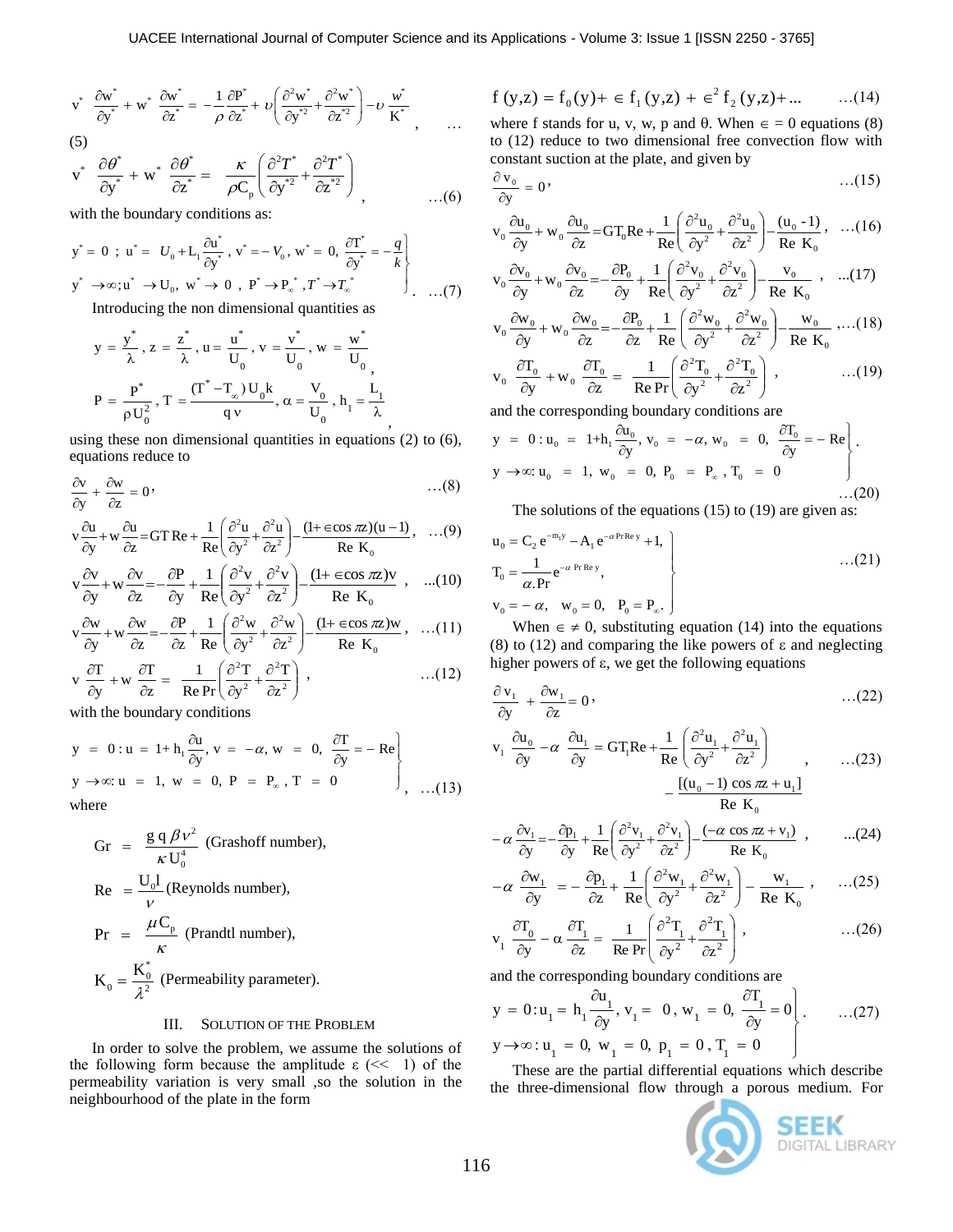solution, we shall first consider equations (22), (24) and (25) being independent of the main flow and the temperature field.

Let us assume  $v_1$ ,  $w_1$  and  $p_1$  as of the form

$$
v_1(y, z) = -v_{11}(y) \cos \pi z
$$
 ...(28)

$$
w_1(y,z) = \frac{1}{\pi} \frac{\partial v_{11}}{\partial y} \sin \pi z \qquad \qquad \dots (29)
$$

$$
p_1(y,z) = p_{11}(y) \cos \pi z
$$
...(30)

Equations (28) and (29) are chosen so that the equations of continuity (22) is satisfied. Substituting (28) and (29) in

equations (24) and (25), we get the following equations  
\n
$$
\frac{d^2v_{11}}{dy^2} + \text{Re }\alpha \frac{dv_{11}}{dy} - \left(\pi^2 + \frac{1}{K_0}\right)v_{11} = -\text{Re }\frac{dp_{11}}{dy} - \frac{\alpha}{K_0}, \dots (31)
$$
\n
$$
\frac{d^3v_{11}}{dy^3} + \alpha \text{Re }\frac{d^2v_{11}}{dy^2} - \left(\pi^2 + \frac{1}{K_0}\right)\frac{\partial v_{11}}{\partial y} = -\pi^2 p_{11} \text{Re } \dots (32)
$$

with the boundary conditions

$$
y = 0: v_{11} = 0, \frac{\partial v_{11}}{\partial y} = 0
$$
  
  
 $y \rightarrow \infty: p_{11} = 0, \frac{\partial v_{11}}{\partial y} = 0$ ...(33)

On solving equations (31) and (32) under the boundary conditions (33), we get

$$
v_1 = \frac{\alpha(\pi e^{-m_2 y} - m_2 e^{-\pi y} - \pi + m_2)}{(m_2 - \pi)(\pi^2 K_0 + 1)}
$$
cos $\pi z$ , ...(34)

$$
w_1 = \frac{\alpha m_2 (e^{-\pi y} - e^{-m_2 y})}{(m_2 - \pi)(\pi^2 K_0 + 1)} \sin \pi z
$$
...(35)

$$
p_1 = \frac{\alpha m_2 (Re \alpha + 1/K_0) e^{-\pi y}}{Re \pi (m_2 - \pi) (\pi^2 K_0 + 1)} \cos \pi z
$$
...(36)

For the main flow and the temperature field solution, we assume  $u_1$  and  $T_1$  as

$$
u_1(y,z) = u_{11}(y) \cos \pi z,
$$
 ... (37)

$$
T_1(y,z) = T_{11}(y) \cos \pi z.
$$
...(38)

By substituting equations (37) and (38) in (23) and (26), we get

$$
\frac{d^2 u_{11}}{dy^2} + \text{Re}\,\alpha \frac{du_{11}}{dy} - \left(\pi^2 + \frac{1}{K_0}\right) u_{11} - G T_{11} \text{Re}^2
$$
\n
$$
- \frac{(u_0 - 1)}{K_0} - \text{Re}\,v_{11} \frac{du_0}{dy}
$$
\n
$$
v_{11}^2
$$

$$
\frac{d^{2}T_{11}}{dy^{2}} + \text{Re} \Pr \alpha \frac{dT_{11}}{dy} - \pi^{2} T_{11} = -v_{11} \Pr \frac{dT_{0}}{dy}, \qquad ...(40)
$$

and the boundary conditions are  
\n
$$
y = 0: u_{11} = h_1 \frac{du_{11}}{dy}, \frac{dT_{11}}{dy} = 0
$$
\n
$$
y \rightarrow \infty: u_{11} = 0, T_{11} = 0
$$
\n...(41)

On solving equations (39) and (40) using boundary conditions (41), we get the following results

$$
\begin{aligned} T_{11} &= C_5 \, e^{-m_3 y} - A_2 \begin{Bmatrix} B_1 \, e^{-(m_2 + \alpha.Pr. Re) y} - B_2 \, e^{-(\pi + \alpha.Pr. Re) y} \\ & - B_3 \, e^{-\alpha.Pr. Re, y} \end{Bmatrix}, \\ u_{11} &= C_6 \, e^{-m_4 y} - G \, Re^2 \{ D_1 \, e^{-m_3 y} - A_2 \, (D_2 \, e^{-(m_2 + \alpha.Pr. Re) y} \\ & - D_3 \, e^{-(\pi + \alpha.Pr. Re) y} - D_4 \, e^{-\alpha.Pr. Rey} \} - A_3 \{ - D_5 \, e^{-(\pi + m_2)y} \\ & + D_6 \, e^{-(\alpha.Pr. Re + \pi) y} + D_7 \, e^{-(m_1 + m_2) y} - D_8 \, e^{-(m_2 + \alpha.Pr. Re) y} \\ & - D_9 \, e^{-m_1 y} + D_{10} \, e^{-\alpha.Pr. Rey} \, \} - D_{11} \, e^{-m_1 y} + D_{12} e^{-\alpha.Pr. Re, y} \, . \end{aligned}
$$

## IV. SKIN FRICTION AND NUSSELT NUMBER

After obtaining velocity field and temperature field, we now discuss the x and z components of skin friction at the wall and the Nusselt number as:

 $\tau_{\mathbf{x}}$  (skin friction in x - direction)

$$
= \frac{\tau_x^*}{\rho UV} = \frac{1}{Re} \left[ \frac{\partial u_0}{\partial y} + \varepsilon \frac{\partial u_{11}}{\partial y} \cos \pi z \right]_{y=0}
$$

,

 $\tau_z$  (skin friction in z - direction)

$$
= \frac{\tau_z^*}{\rho UV} = \frac{1}{\text{Re}} \left[ \varepsilon \frac{\partial w_{11}}{\partial y} \sin \pi z \right]_{y=0},
$$

and the Nusselt number is

$$
Nu = \frac{1}{T(0)} = \frac{1}{\{T_0(0) + \epsilon T_{11}(0)\cos \pi z\}}
$$

where

$$
\left(\frac{\partial u_0}{\partial y}\right)_{y=0} = -C_2 m_1 + A_1 \alpha Pr Re
$$
\n
$$
\left(\frac{\partial u_{11}}{\partial y}\right)_{y=0} = -m_4 C_6 - G Re^2 [-D_{11}m_3 - A_2 \{-D_2(m_2 + \alpha Pr: Re) + D_3(\pi + \alpha Pr: Re) + D_4\alpha Pr: Re\} - A_3 \{D_5(\pi + m_1) -D_6(\alpha Pr: Re + \pi) - D_7(m_1 + m_2) + D_8(m_2 + \alpha Pr: Re) + D_9m_1 - D_{10}\alpha Pr: Re\} + D_{11}m_1 - D_{12}\alpha Pr: Re\}.
$$

$$
T_0(0) = - \text{ Re } ,
$$
  
\n
$$
T_{11}(0) = -C_5 m_3 - A_2 \begin{bmatrix} -B_1(m_2 + \alpha \cdot \text{Pr} \cdot \text{Re}) \\ +B_2(\pi + \alpha \cdot \text{Pr} \cdot \text{Re}) + B_3 \cdot \alpha \cdot \text{Pr} \cdot \text{Re} \end{bmatrix},
$$

where values of constants are given in Appendix.

#### V. DISCUSSION AND CONCLUSION

In order to understand the solution physically, numerical calculations have been made for the velocity distribution, temperature distribution, x and z components of skin friction and the Nusselt in presence of different parameters viz. Permeability parameters  $(K_0)$ , slip flow parameter  $(h_1)$ , suction parameter  $(\alpha)$ , Grashoff number (Gr), Reynolds number (Re), we have chosen air as a fluid (Pr = 0.71), fixing  $\epsilon$  = 0.2 and z  $= 1/4.$ 

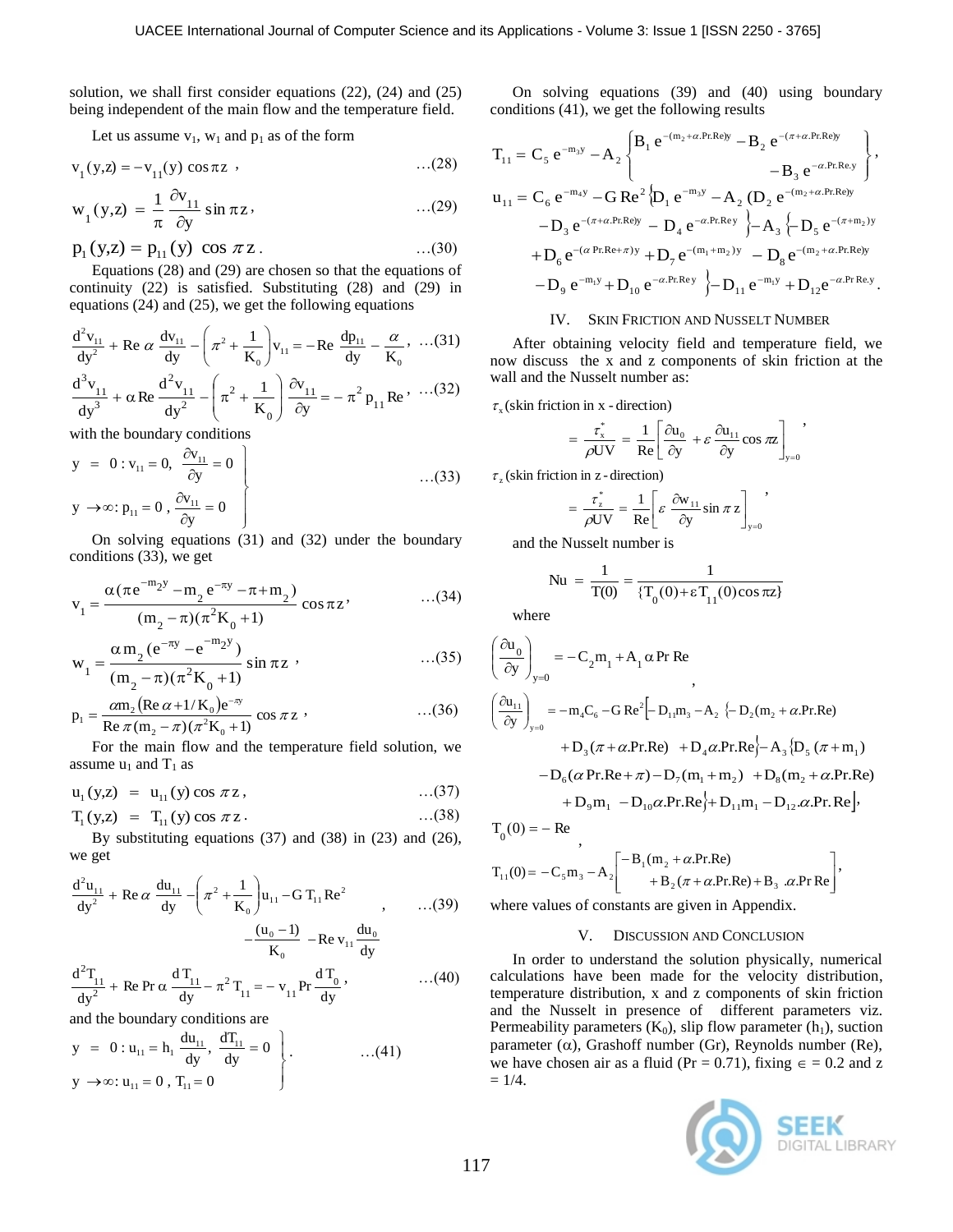In figure 1, velocity distribution is plotted against y on different values of Re,  $\alpha$ ,  $h_1$ ,  $K_0$  and Gr. From the figure we observe that increase in Re,  $h_1$ , Gr and  $K_0$  increases the velocity of the fluid while increase in suction parameter  $\alpha$ decreases the velocity of the fluid. It is further seen that increase in  $K_0$  increases the pore space in the medium and hence increases the flow velocity. In the way increases in slip velocity at the plate adds some additional velocity to the flow.



Figure 1. **Velocity distribution u plotted against y for different values of Re, α, h1**, **Ko and Gr.**

Temperature distribution is plotted against y in figure 2 for fixed values of Pr,  $\in$  and z. We observe that temperature of the fluid increases with the increase of Re, and decreases with the increase of  $K_0$  and  $\alpha$ .



In figures 3 skin friction in the directions of x  $(\tau_x)$  and figures 4 skin friction in the directions of z  $(\tau_z)$  are plotted against Re respectively. From figure 3 it is observed that increase in  $h_1$ ,  $\alpha$  and  $K_0$  decreases  $\tau_z$ , while increase in Gr increases  $\tau_x$ . Moreover from figure 4, we noted that increase in  $\alpha$  and  $K_0$  increases  $\tau_z$ .



Figure 3. <sup>x</sup> **plotted against Re for different values of α, h1**, **Ko and Gr.**



Figure 4. <sup>z</sup> **plotted against Re for different values of Ko and α.**

Nusselt number (Nu) is plotted against Re on different values of  $\alpha$  and K0 in figure 5. It is interesting to observed that for the case of constant heat flux at the plate, Nusselt number increases with both the parameters  $\alpha$  and K0.



Figure 5. **Nussult number (Nu) plotted against Re for different values of**